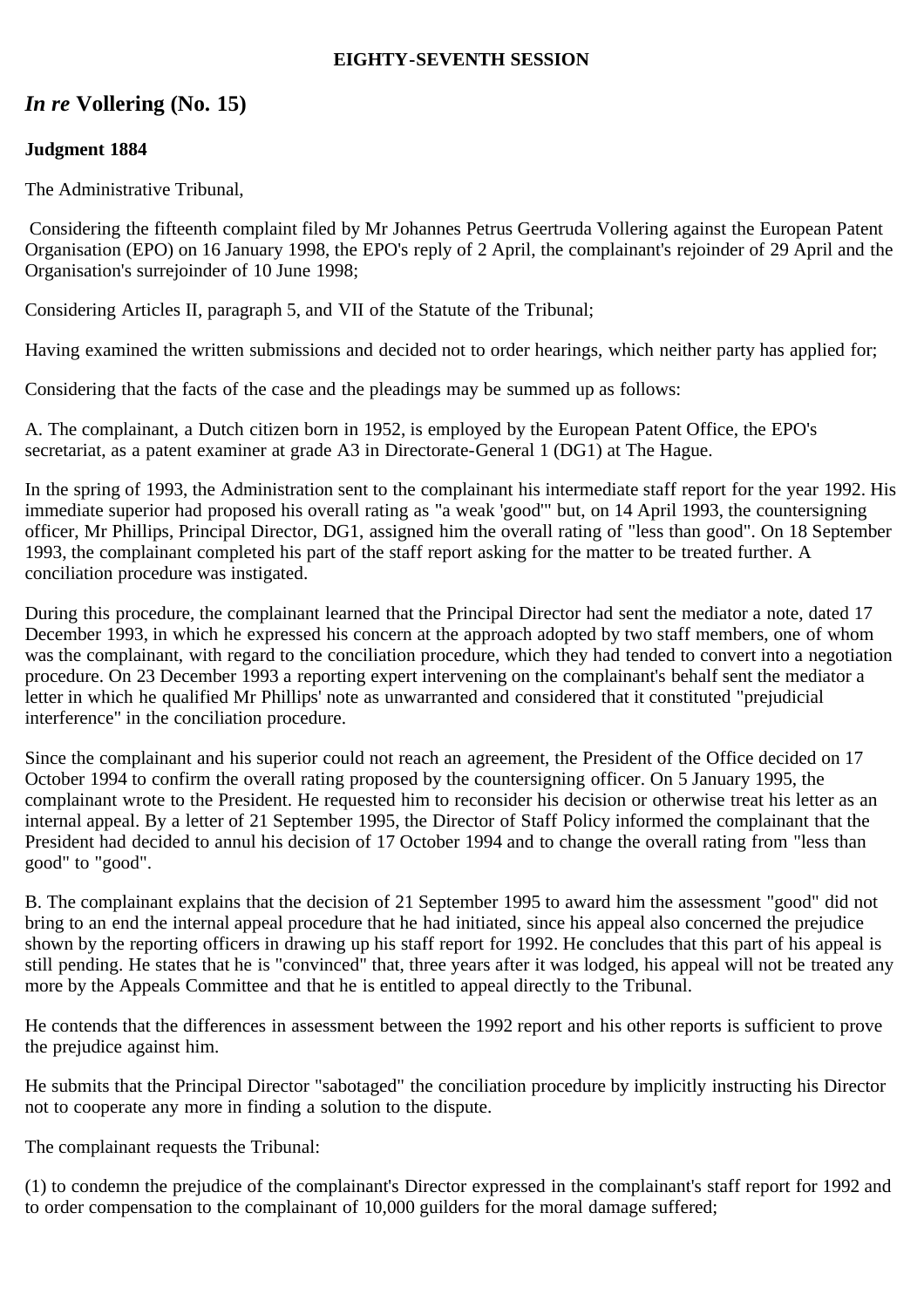(2) to condemn the prejudice of the complainant's Principal Director expressed in the complainant's staff report for 1992 and to order compensation to the complainant of 20,000 guilders for the moral damage suffered;

(3) to order the EPO to remove Mr Phillips as countersigning officer in and after the staff report for 1992 and/or to pay moral damages of 5,000 guilders for every staff report after the staff report for 1992 in which Mr Phillips acts as countersigning officer;

(4) to condemn the EPO for the prejudice shown and the sabotage done by its officers involved in the appeal procedure about the assessment in the complainant's staff report for 1992 before and during the proceedings of the internal Appeals Committee and to order compensation to the complainant of 50,000 guilders for the moral damage suffered through the EPO's abuse of administrative power and abuse of "good faith" in obstructing the complainant's staff report for 1992;

(5) to condemn the EPO for the "unacceptable" long delay of the reporting and appeals procedure and to order compensation to the complainant of 10,000 guilders for the moral damage suffered;

(6) to order the destruction of the 1992 staff report and of all of its copies which are in the possession of the Administration;

(7) to order the remaking by the complainant's Director of the staff report for 1992 so that it meets the criteria of "neutrality and objectivity";

(8) to award him 10,000 guilders in costs.

C. In its reply, the EPO contests the receivability of the complaint since the matter is out of time. It states that the President's decision of 21 September 1995 constituted an "express final decision" on the one claim made in his appeal, thereby "definitively" ending the internal appeal procedure.

Subsidiarily, the EPO submits that the complaint is unfounded since, in its view, the decision of 21 September 1995 gave full satisfaction to the complainant.

Finally, it observes that the complainant uses the present complaint to restate all his grievances against the EPO. It considers that the "ferocity" with which he attacks the Organisation is certainly designed to damage its reputation and requests the Tribunal to find that the present complaint constitutes an abuse of process.

D. In his rejoinder, the complainant contends that his internal appeal is still pending on the grounds that the President's decision of 21 September 1995 did not explicitly state that it was putting an end to the procedure.

He affirms that no personal offence against staff members was intended, but recalls that the Organisation is obliged to protect its staff members against any prejudice by its officials. He also submits that the EPO is endeavouring to invert the situation by stating that he is prejudiced against some of its staff.

E. In its surrejoinder, the EPO rejects the pleas made by the complainant in his rejoinder.

#### **CONSIDERATION**

1. This complaint is manifestly without merit of any sort.

2. The complainant wrote to the President of the Office on 5 January 1995 asking him to reconsider his decision of 17 October 1994 taken on point XI(ii) of the complainant's intermediate staff report for 1992.

In the event that the President did not wish to meet this request he asked that the letter be considered as an internal appeal under Articles 106 to 108 of the Service Regulations.

3. The President by letter of 21 September 1995 informed the complainant that he had decided to annul his decision of 17 October 1994 and change the complainant's overall marking from "less than good" to "good".

4. The complainant claims this decision only dealt with part of his appeal leaving the other part outstanding. He claims he is therefore entitled to come to the Tribunal after a lapse of over three years for lack of an express final